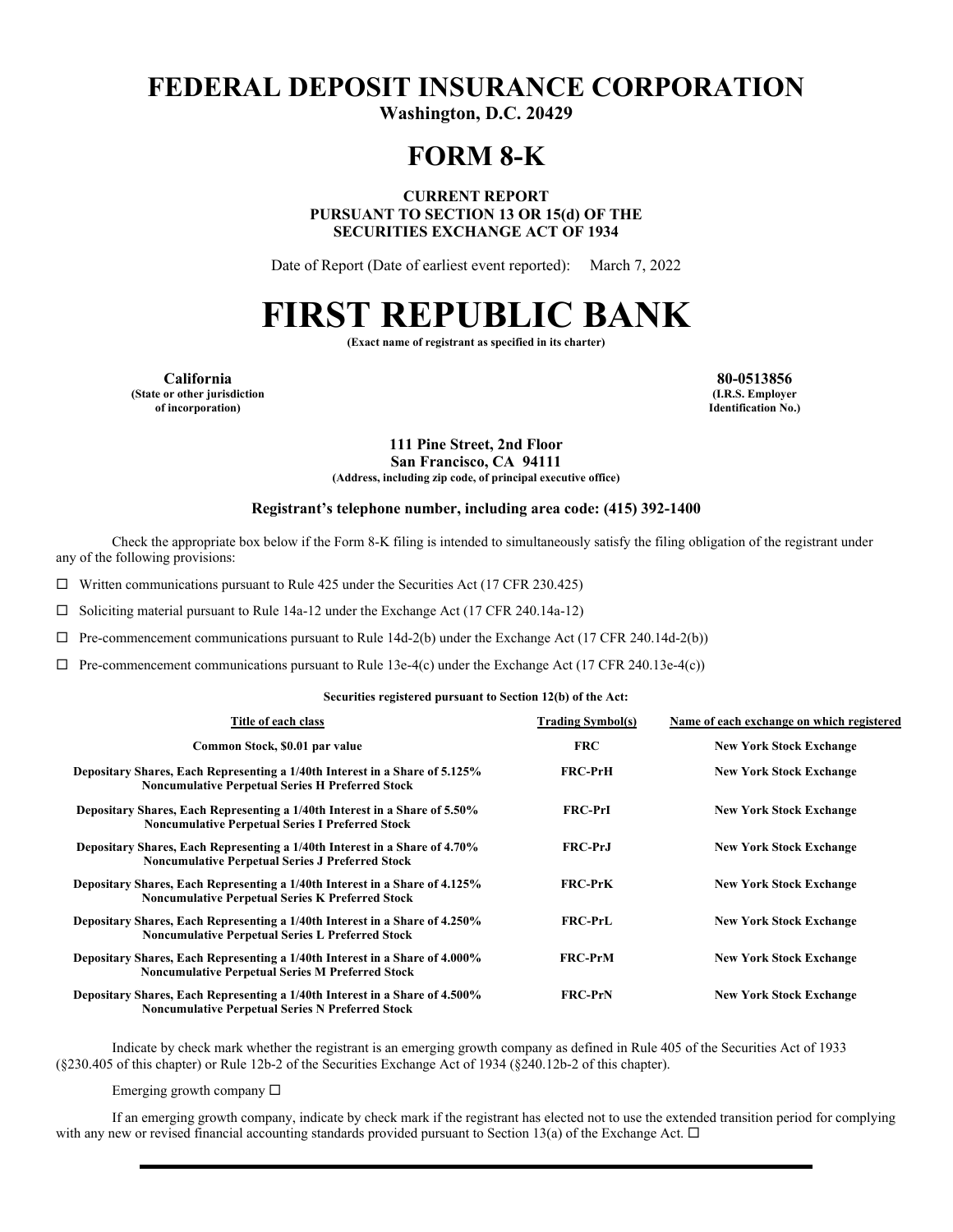## **Item 7.01 Regulation FD Disclosure**

Pursuant to Regulation FD, First Republic Bank ("the Bank") hereby furnishes to the Federal Deposit Insurance Corporation slides that the Bank will present to analysts and investors on or after March 7, 2022. The slides are attached hereto as Exhibit 99.1. These slides will be available on the Bank's website at [firstrepublic.com.](http://www.firstrepublic.com/)

The information furnished by the Bank pursuant to this item, including Exhibit 99.1, shall not be deemed "filed" for purposes of Section 18 of the Securities Exchange Act of 1934, as amended, (the "Exchange Act") or otherwise subject to the liability of that section, and shall not be deemed to be incorporated by reference into any filing under the Securities Act of 1933, as amended, or the Exchange Act.

## **Item 9.01 Financial Statements and Exhibits**

## **(d) Exhibits**

99.1 Slides presented by First Republic Bank to analysts and investors on or after March 7, 2022.